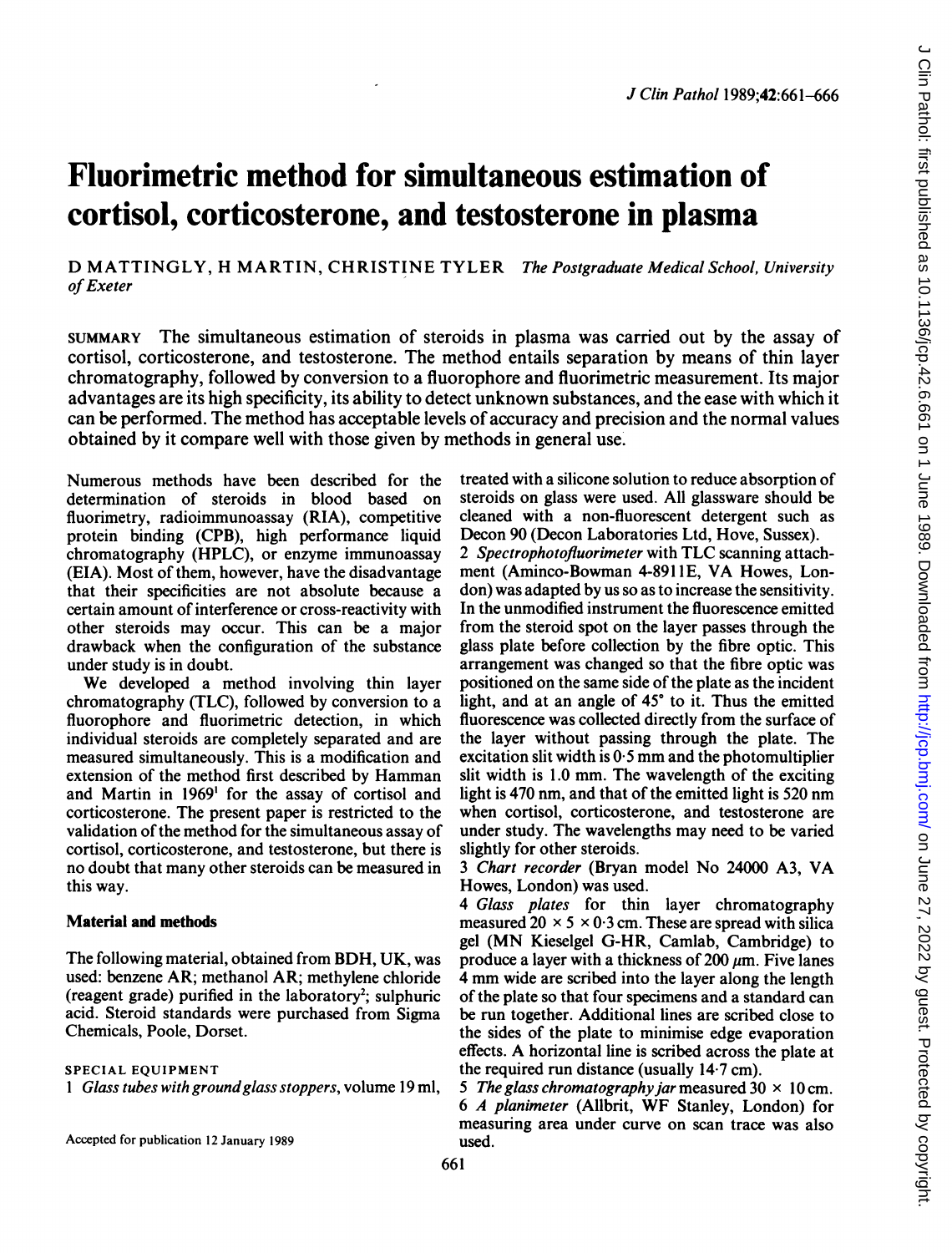Blood is taken into standard lithium heparin tubes (Searle Pharmaceuticals, High Wycombe, Buckinghamshire) and centrifuged immediately. The plasma is either used at once or deep-frozen until use. Plasma  $(2 \text{ ml})$  is pipetted on to 15 ml of methylene chloride in a stoppered tube of 19 ml volume. The tube is rotated horizontally for 20 minutes to extract the steroids into the solvent.<sup>2</sup> The plasma layer is aspirated and discarded. A <sup>13</sup> ml aliquot of the solvent phase is transferred to a clean tube and evaporated to dryness in a water bath at 50°C, under a stream of nitrogen (99.99% pure, British Oxygen Company, UK).

The residue in the tube is dissolved with three drops of methylene chloride which is spotted on to a lane on the plate at a distance of <sup>3</sup> cm from the bottom of the layer. The tube is further washed with two drops and then with one drop of methylene chloride which are added to the spot on the plate. During this procedure the chromatography plate is placed on a warmed metal surface to accelerate evaporation of the spotting solvent.

The lower end of the TLC plate is immersed to <sup>a</sup> depth of 2 cm in the running solvent, benzenemethanol (50:5), in the chromatography jar. The solvent is allowed to ascend to the horizontal line scribed in the layer and the plate is then dried in a current of air. This running procedure is repeated a second time to produce a better separation of the steroid spots. Fluorescence is induced by spraying the plate with 20% sulphuric acid in water, using a pressurised cannister to create a fine mist, until the layer is visibly and evenly damp all over.

The plate is then heated on a metal block in a hot air oven at 80°C for 30 minutes. After heating, the plate is cooled in air for <sup>15</sup> minutes to allow the fluorescence to develop, then placed layer downward in the TLC scanner. Each lane in turn is passed above the slit of exciting light and the fluorescence emitted is recorded as a series of peaks on paper. The scanning of five lanes should be completed within 20 minutes, during which time the fluorescence remains constant. The area under the peak on the scan trace is measured by means of a planimeter.

A mixture of standard steroids in water (2 ml) containing cortisol 607.2 nmol/l  $(22 \mu g/100 \text{ ml})$ , corticosterone 57.8 nmol/l  $(2.0 \mu g/100 \text{ ml})$ , and testosterone 17-4 nmol/l (500 ng/100 ml) is taken through the method alongside the plasmas under investigation. The testosterone concentration was reduced to  $1.73$ nmol/l (50 ng/100 ml) if female plasmas were being assayed. Estimations can be completed within one working day.

Normal values for cortisol, corticosterone, and testosterone were obtained from members of the hospital staff and adult hospital patients. Patients with known endocrine, liver, or renal disease were excluded, and none of the patients was acutely ill at the time or being subjected to stressful procedures. Blood was taken in the morning between 0800-1000 hours to avoid variations due to circadian rhythm.

# **Results**

#### RELATIVE FRACTION (RF) VALUES

As we were particular concerned with cortisol, corticosterone, and testosterone the running solvent benzene-methanol (50:5) was chosen for the good separation it gave with these steroids, but it is possible to measure the concentration of other fluorogenic steroids with intermediate RF values at the same time (table 1). A typical record of the scan for cortisol, corticosterone, and testosterone is shown in fig 1. A running solvent such as chloroform-acetone-water  $(42:18:0.5)$  can be used to give a better separation of steroids with lower RF values. When steroids with an RF value of more than 0-6 are under investigation defatting of the plasma may be necessary to produce a stable baseline.<sup>3</sup>

#### DEVELOPMENT OF FLUORESCENCE

Most steroids do not fluoresce naturally but many will produce fluorophores when reacted with strong acids or alkalis. For the steroids under investigation here the most satisfactory method is to spray the plates with 20% sulphuric acid, followed by heating in a hot air oven at 80°C for 30 minutes. The temperature of the oven and the time for which heating is carried out were chosen to give maximum fluorescence from cortisol, corticosterone, and testosterone. The optimum temperature and time of heating, however, do vary from

Table <sup>1</sup> Steroid RF values in running solvent benzene:methanol (50:5)

| $6 \beta$ -Hydroxycortisol     | 0.11    |
|--------------------------------|---------|
| 20 β-Hydroxycortisol           | 0.15    |
| Prednisolone                   | 0.15    |
| 18-Hydroxycorticosterone       | 0.16    |
|                                |         |
| 20 B-Hydroxycorticosterone     | 0.16    |
| Oestriol                       | 0.16    |
| Cortisol                       | $0.21*$ |
| Aldosterone                    | 0.25    |
| 18-Hydroxy-deoxycorticosterone | 0.33    |
| 21-Deoxycortisol               | 0.36    |
| Corticosterone                 | $0.38*$ |
| Oestradiol                     |         |
|                                | 0.45    |
| Testosterone                   | $0.57*$ |
| 11-Deoxycortisol               | 0.68    |
| 11-Deoxycorticosterone         | 0.71    |
| Oestrone                       | 0.73    |
| Dehydro-epiandrosterone        | 0.74    |
| $5\alpha$ -Dihydrotestosterone | 0.74    |
|                                |         |
| Pregnenolone                   | 0.78    |
| Androstenedione                | 0.85    |
| Cholesterol                    | 0.89    |
| Spironolactone                 | 0.91    |
| Progesterone                   | 0.94    |
|                                |         |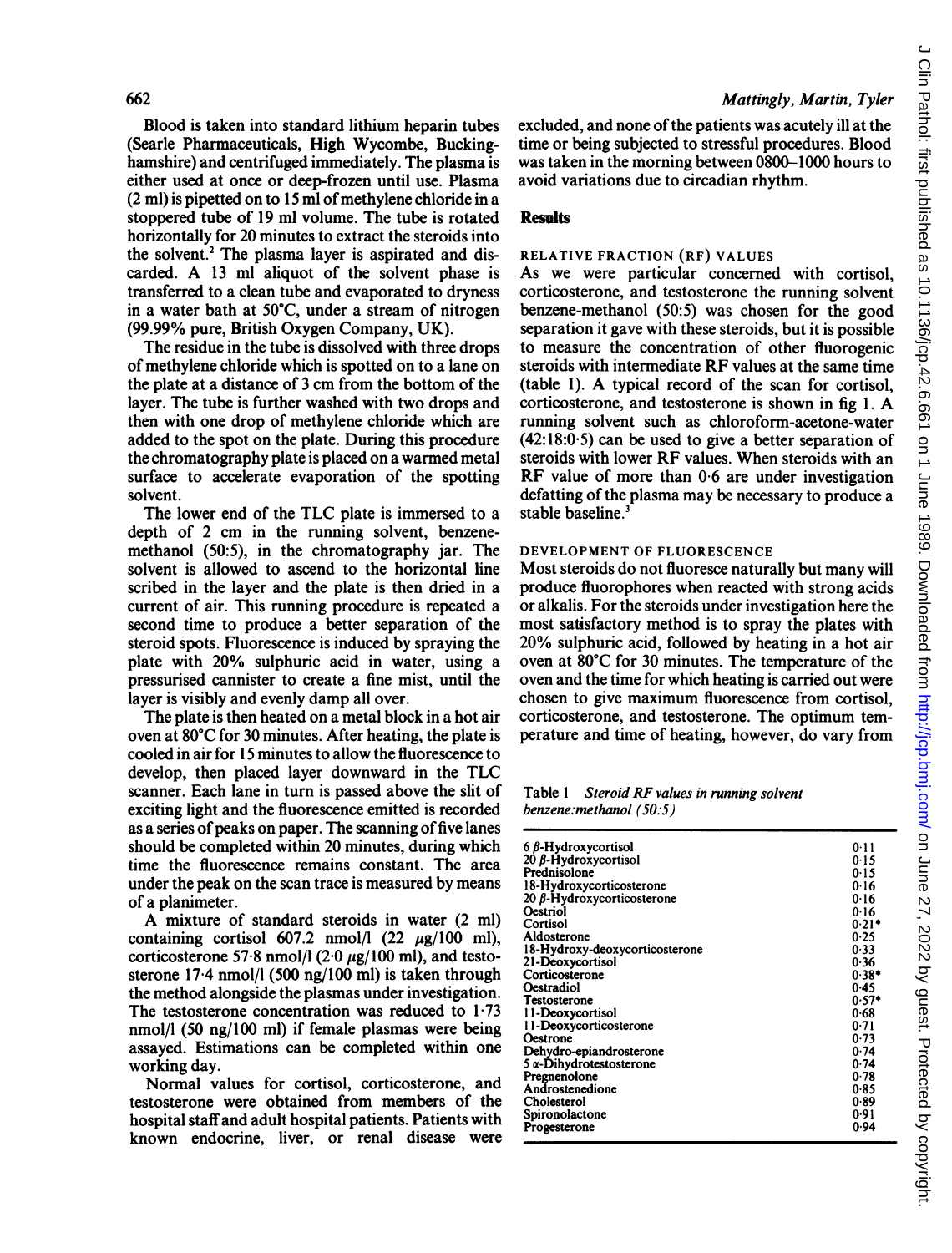

Fig 1 Typical scan given by normal male plasma (top) and steroid standards (bottom).  $F = 607.2$  nmol/l (22 µg/100 ml) cortisol;  $B = 57.8$  nmol/l (2.0  $\mu$ g/100 ml) corticosterone:  $T = 17.4$  nmol/l (500 ng/100 ml) testosterone.

one steroid to another, and may need to be adjusted accordingly.

# EXCITATION AND EMISSION WAVELENGTHS

Choice of excitation and emission wavelengths on the spectrophotofluorimeter were made on the basis of the fluorescence spectra. For most steroids the optimal settings were 470 nm of excitation and <sup>520</sup> nm of emission. Spectra for cortisol, corticosterone, and testosterone were virtually identical, but were distinctive for some other steroids.

# DOSE RESPONSE CURVES

There was a linear relation between the amount of steroid and the area under the curve of the peak of the scan trace. Examples of these with standard solutions of cortisol, corticosterone, and testosterone are shown in figs 2-4. The range of steroid concentrations used covered those found in plasma.

SENSITIVITY<br>It is possible to distinguish with certainty an area of 0.5 The ability of the method to measure true values was It is possible to distinguish with certainty an area of  $0.5$ 



Fig 3 Dose-response curve for corticosterone.

cm2 above the baseline on the scan traces. For cortisol the lower limit of detection is 16-5 nmol/l. For corticosterone it is 2-9 nmol/l, and for testosterone 0 35 nmol/l. The sensitivity of the spectrophotofluorimeter can be adjusted so that the amount of steroid/cm<sup>2</sup> scan trace is suitable for the sample under test.

#### **Results**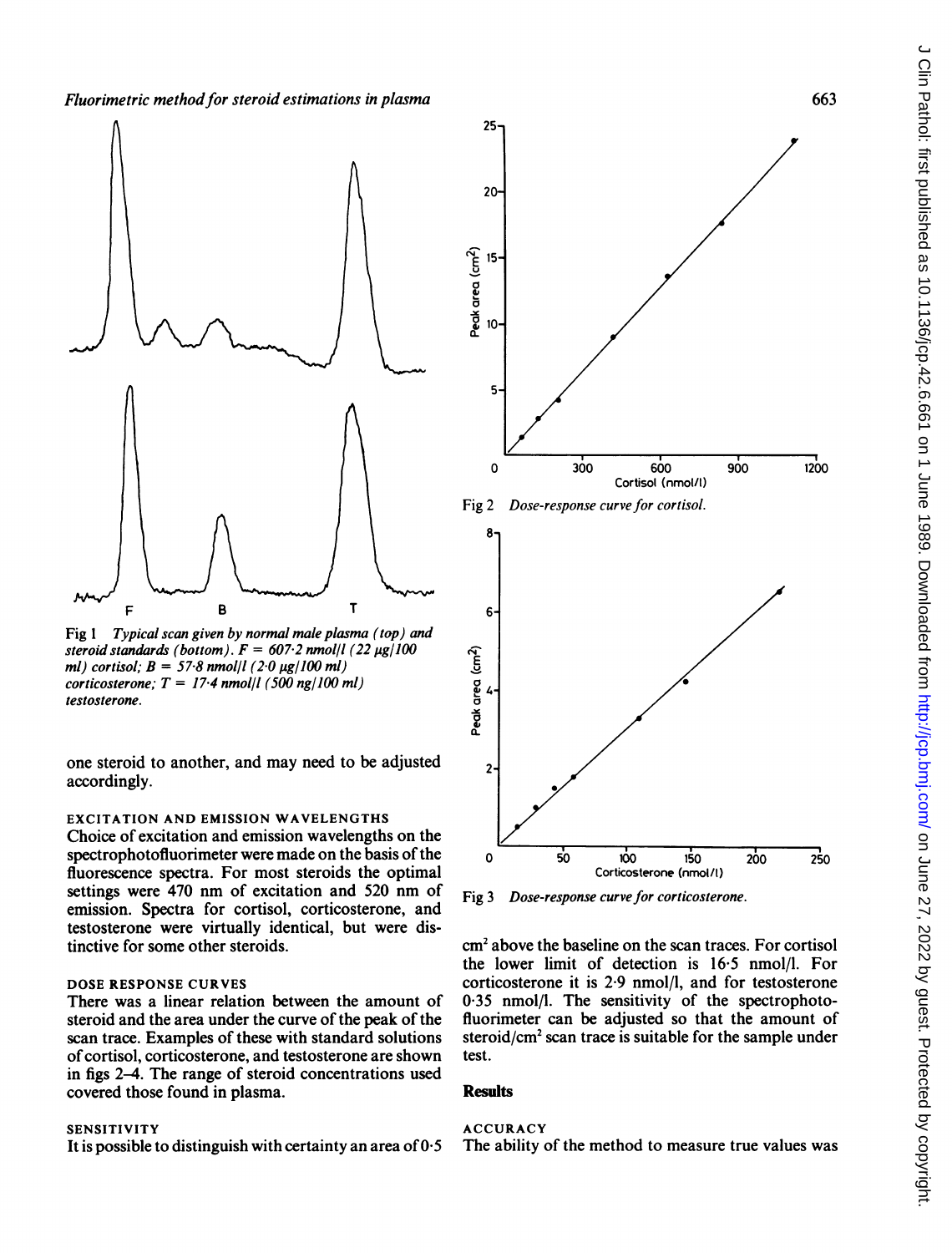

Fig 4 Dose-response curve for testosterone.

assessed by recovery experiments in which known amounts of steroid were added to the plasma before assay.

#### PRECISION

The precision of the method (P) was assessed both for duplicates assayed together and for replicates measured on different days. It is expressed in terms defined by Snedecor<sup>4</sup> as:

$$
P = \sqrt{\frac{\sum (d^2)}{2N}}
$$

where  $\Sigma(d^2)$  = the sum of the squared difference between duplicates or replicate estimations, and  $N =$ number of paired estimations.

The results obtained by the method described here were compared with other methods in general use, by further estimations on the same plasma sample. Values for plasma cortisol were compared with the values obtained by Mattingly's fluorimetric method for 11-OHCS,<sup>2</sup> which measures both cortisol and corticosterone, and values for plasma testosterone with an RIA method (Nordiclab kit, available from Nordiclab, Oulunsalo, Finland)

# CORTISOL

The mean recovery of 8.28 nmol  $(0.3 \mu g)$  of cortisol added to 2 ml of plasma was  $92.3\%$  ( $\pm$  6.3 (SD)), with a range of  $81.7-98.1\%$  on five estimations. The precision over our normal morning range of plasma

# Mattingly, Martin, Tyler

cortisol concentration of 180-674 nmol/l was  $\pm$  17.7 nmol/l for 15 duplicates estimated together, and  $\pm$ 33-6 nmol/l for 10 replicates estimated on different days. There was good correlation with the results obtained on the same sample using Mattingly's fluorimetric method for 11-hydroxycorticosteroids.<sup>2</sup> Of 26 plasma samples with concentrations within the normal range the coefficient of correlation was 0-87.

# **CORTICOSTERONE**

The mean recovery of  $0.58$  nmol (20 ng) of corticosterone added to 2 ml of plasma was  $104.7\% \pm 5.98$ (SD), with a range of 96-9-110-5% on eight estimations. The precision over our normal morning range of plasma corticosterone concentrations of 7.5-43-9 nmol/l was  $\pm 0.46$  nmol/l for 12 duplicates measured together, and  $\pm 0.95$  nmol/l for 10 replicates measured on different days.

#### **TESTOSTERONE**

The mean recovery of  $0.22$  nmol  $(6.4 \text{ ng})$  of testosterone added to <sup>2</sup> ml of female plasma was 94 9%  $\pm$  5.9 (SD), with a range of 84-102.9% on nine estimations. The precision over our range of normal plasma testosterone concentrations in women of 0-6-  $3.6$  nmol/l was  $\pm 0.13$  (SD) nmol/l for six duplicates measured together, and  $\pm 0.21$  nmol/l for six replicates measured on different days.

In the plasma of male patients, over our normal range of  $11.7-40.1$  nmol/l, the precision was  $\pm 0.54$ nmol/l for nine duplicates where the pair were measured together, and  $\pm 1.21$  nmol/l for six replicates measured on different days.

The results of 28 estimations were compared with those obtained on the same sample by the RIA Nordiclab method. The correlation coefficient was 0-88, which is satisfactory considering that this RIA method also measures small amounts of other steroids.

## NORMAL VALUES

In 45 normal subjects the range of morning plasma cortisol concentrations was 180-674 nmol/l, with a mean of  $365 \pm 127$  (SD) nmol/l. For corticosterone, the range was 7.5–43.9 nmol/l, with a mean of  $21.7 \pm$ 8-1 (SD) nmol/l. For testosterone, subjects were divided according to sex. In 23 men the concentrations ranged from 11.7-40.1 nmol/l, with a mean of 23.8  $\pm$ 9.4 (SD) nmol/l. In 22 women the range was from 0-6- 3.6 nmol/l, with a mean of  $1.73 \pm 0.7$  (SD) nmol/l.

#### ABNORMAL VALUES

The method was also applied to plasma from patients expected to have concentrations outside the normal range. For example, plasma from a 19 year old girl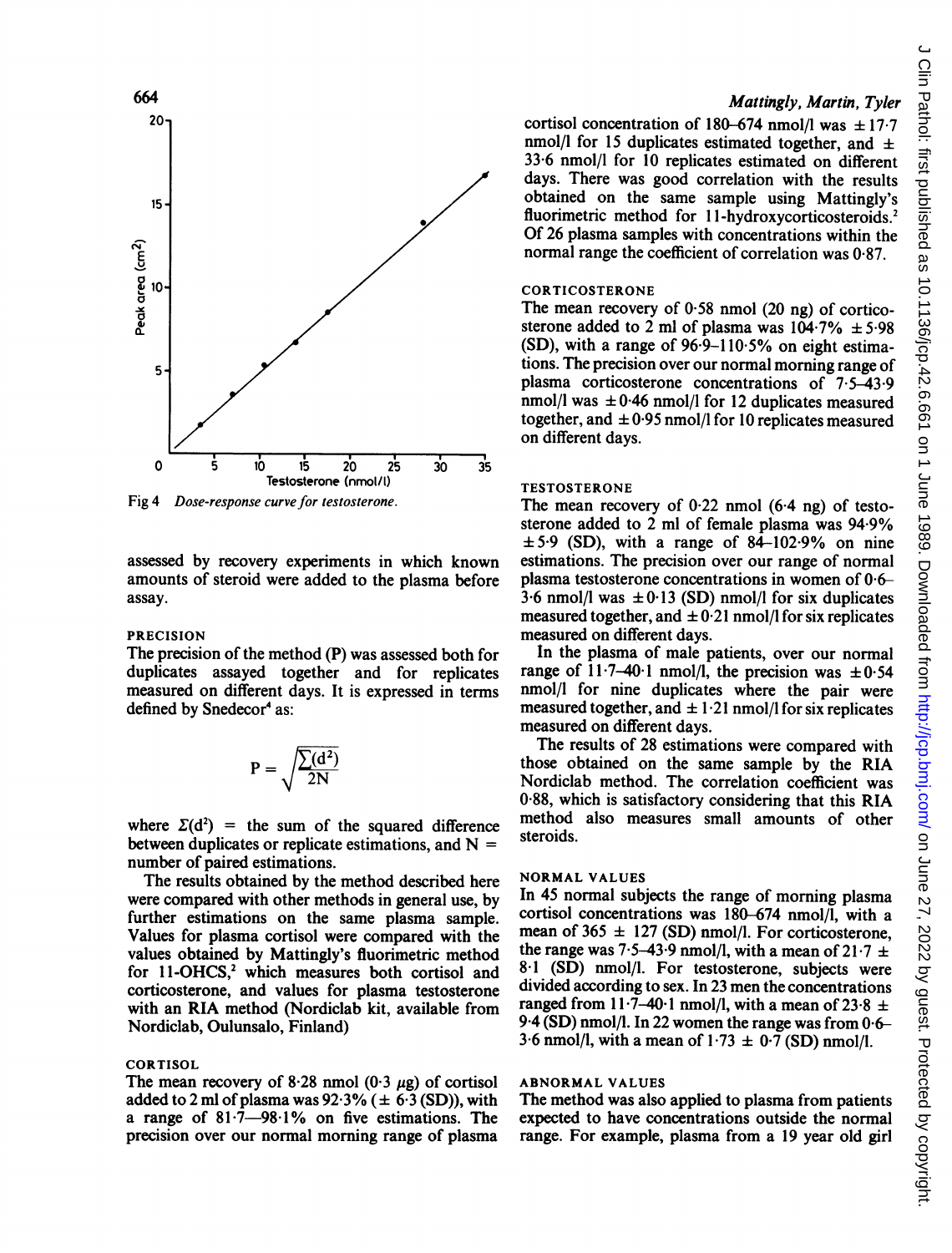with untreated Addison's disease showed a cortisol concentration of only 41-4 nmol/l with no detectable corticosterone; in a 65 year old man with a bronchial carcinoma and the ectopic ACTH syndrome the cortisol and corticosterone concentrations were grossly raised to 3920 nmol/l and 702 nmol/l, respectively.

In 10 untreated hypogonadal men the plasma testosterone concentration ranged from undetectable to 6-9 nmol/l. After an oral dose of 40 mg of testosterone undecanoate (Restandol-Organon) it rose to a peak between two and four hours after ingestion. This maximal concentration varied between 6-0 and 27-7 nmol/l with a mean of 17-9 nmol/l.

#### **Discussion**

The major advantages of the method described are its high specificity, its ability to detect unknown substances, and the rapidity with which results can be obtained. The criteria used to establish identity are the chromatographic behaviour of the individual steroids in different running solvents, their fluorescence spectra, and the conditions under which the fluorophores are produced. The non-production of a fluorophore in solution does not necessarily preclude its development on the TLC plate. Thus testosterone, unlike cortisol and corticosterone, gives no fluorescence when reacted with ethanolic sulphuric acid in solution at room temperature, but produces noticeable fluorescence when heated after development on <sup>a</sup> TLC plate.

The high specificity of this technique also avoids inaccuracies due to the cross-reactivity which occurs in most competitive protein binding (CPB) and RIA methods. This can be both substantial and variable. For example, prednisolone is a major source of interference in RIA assays for serum cortisol, but this cross-reactivity may vary between 22 and 60%, depending on the method used.<sup>5</sup> Prednisolone and several other steroids such as progesterone and <sup>11</sup> -deoxycortisol interfere with CPB assays. Under most circumstances these interferences are unimportant in view of the usually higher concentration of circulating cortisol. This is not the case in patients taking prednisone or prednisolone, however, where misleading high results will conceal any underlying adrenocortical deficiency. Similarly, the interference produced by high progesterone activities in pregnancy, or of 11deoxycortisol in the metyrapone stimulation test, will give erroneous results if CPB methods are used.

The Nordiclab (1982) RIA method for the estimation of testosterone, with which our results are compared, is also subject to inaccuracy. Both 5  $\alpha$ dihydrotestosterone and  $5 \beta$ -dihydrotestosterone give significant amounts of cross-reaction (30% and 25%, respectively), while some other androgens cross-react less strongly. Such unwanted reactivity can be identified and avoided by using the method described here.

Any new method, whatever its advantages, must also have acceptable values for accuracy and precision, its sensitivity must be adequate for the samples under test, and the results obtained should compare with those using other established techniques. This method satisfies these criteria on all counts. The accuracy and precision are comparable with those of methods in general use, and the sensitivity is such that concentrations below the normal ranges can be measured.

The agreement of results obtained on identical samples by this and another established technique were excellent. In the case of cortisol, in 26 plasma samples assayed by the present method, and for 11- OHCS by the Mattingly method, the coefficient of correlation was 0-87. Because the latter method measures both cortisol and corticosterone, this value, slightly below unity, reflects a good agreement between the two methods. For testosterone, comparison was made with an established RIA method in general use (Nordiclab). Here again, the agreement was good with a coefficient of correlation of 0-88 on 28 plasma samples. For corticosterone, where we had no access to an alternative method of assay, it was impossible to make a direct comparison, but from data on precision, accuracy, and recovery there is no reason to believe that it is any less satisfactory than those for cortisol and testosterone. Finally, the normal values obtained by this method for all three steroids are in good agreement with those of other workers (tables 2-5).

Table 2 Morning plasma cortisol concentrations in normal adults (nmol/l)

| Reference<br>Newsome et al 1972 <sup>6</sup> | <b>Method</b><br><b>CPB</b> | No<br>11 | Mean (range) |               |
|----------------------------------------------|-----------------------------|----------|--------------|---------------|
|                                              |                             |          | 339          | $(248 - 428)$ |
| West et al 1973 <sup>7</sup>                 | <b>RIA</b>                  | 30       | 381          | $(110 - 662)$ |
| Gore and Lester 1975 <sup>8</sup>            | <b>CPB</b>                  | 54       | 395          | $(163 - 627)$ |
| Matsumura 1980 <sup>9</sup>                  | <b>RIA</b>                  | 33       | 436          | $(339 - 533)$ |
| Urhausen and Kinderman                       |                             |          |              |               |
| 198710                                       | <b>RIA</b>                  | 8        | 337          | $(190 - 486)$ |
| Present study                                |                             | 45       | 365          | $(180 - 674)$ |

Cortisol nmol/l  $\times$  0.0362 =  $\mu$ g/100 ml.

Table 3 Morning plasma corticosterone concentrations in normal adults (nmol/l)

|    | Mean (range)                  |
|----|-------------------------------|
|    | $15.3$ $(2.3-31.5)$           |
|    | $24.0(7.8-40.2)$              |
|    | $14.7(7.2 - 24.3)$            |
| 6  | $11.6(8.7-14.7)$              |
|    | $11.3(6.6-15.9)$              |
| 45 | $21.7(7.5-43.9)$              |
|    | Method<br>30<br>33<br>6<br>20 |

Corticosterone nmol/l  $\times$  0.0346 =  $\mu$ g/100 ml.

665